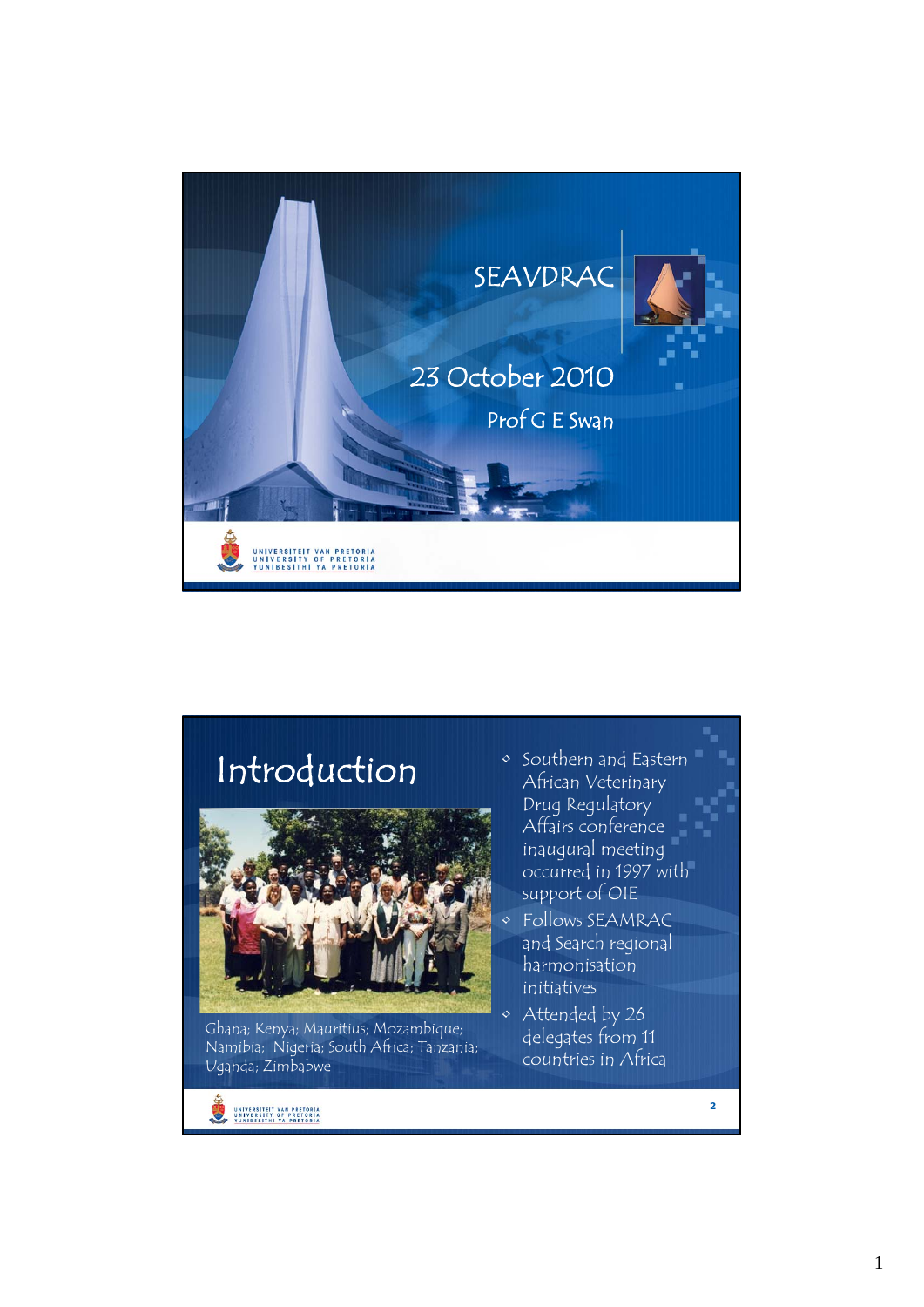# Program of 1<sup>st</sup> meeting of SEAVDRAC

- $\blacksquare$  Theme 1: Legislation and Regulatory Aspects
- Theme 2: Veterinary drug and Biological Regulatory Procedures
- Theme 3: Registration process Technical Requirements
- Theme 4: Manufacture, Importation and Risk Assessment

**3**

- Theme 5: Distribution and Use
- Theme 6: Pharmacovigilance and Monitoring
- Theme 7: Liaison and Co-Operation with industry
- Theme 8: Harmonisation

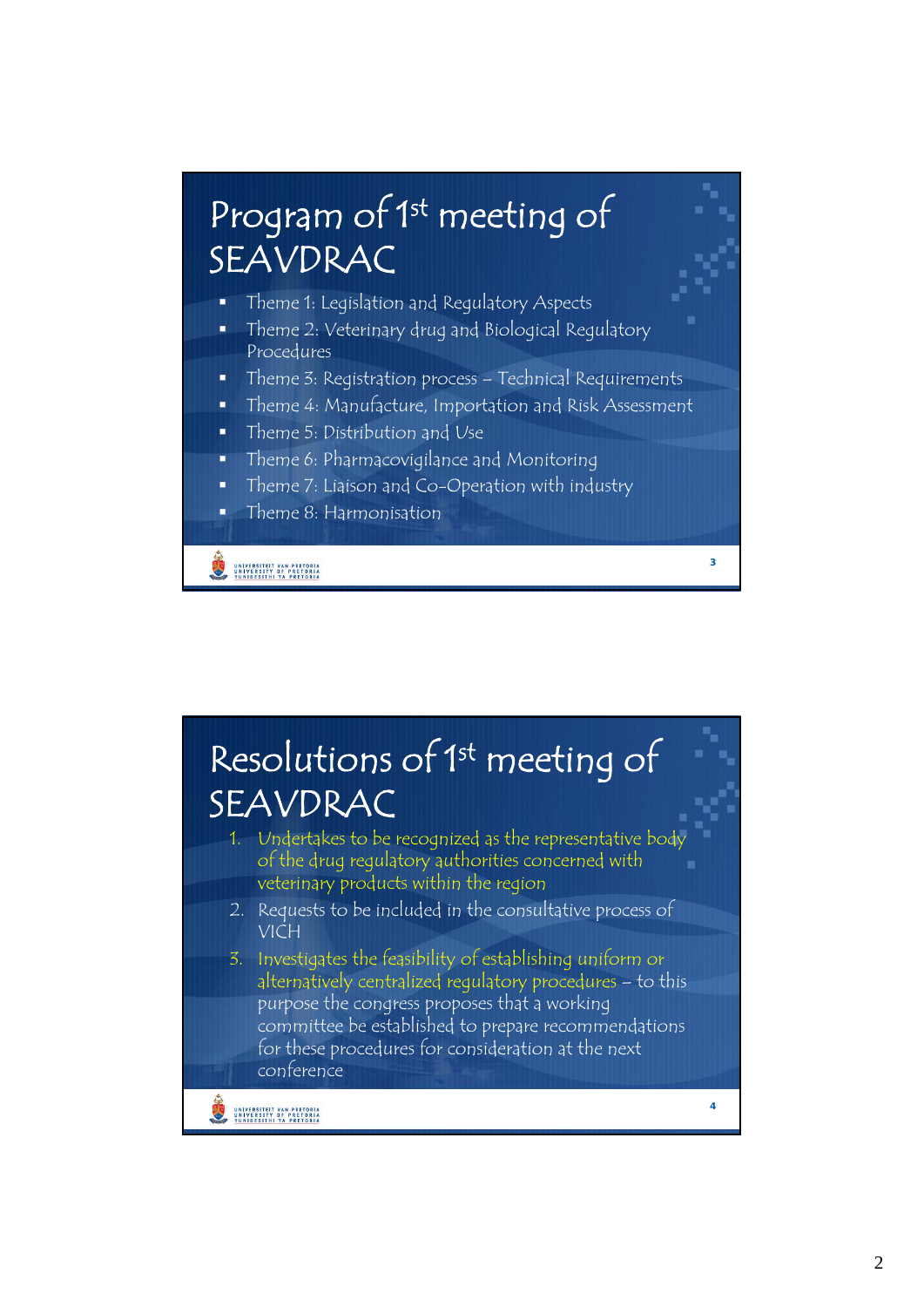## Resolutions of 1<sup>st</sup> meeting of SEAVDRAC

- 4. Crafts a standard application form and a standard format for application dossier within the participating countries
- 5. Encourages training of officials from drug registration authorities in the fields of e.g. quality assurance, inspections, evaluation of application dossiers – this training should be sought from regional and international bodies
- 6. Encourages member countries to establish an inventory of available expertise, human and facility or laboratory resources, and data bases or networking that which may be shared among countries

**5**

**6**

UNIVERSITEIT VAN PRETORIA

#### 7. Encourages the drug regulatory authorities of member countries to exchange information on technical aspects, Resolutions of 1<sup>st</sup> meeting of SEAVDRAC systems and data from pharmacovigilance of registered products; 8. Encourages the establishment and/or harmonisation of existing conflicting national legislation 9. Encourages the formation of representative industry associations in this region 10. Encourages industry to undertake local research and development bearing in mind the unique disease conditions and wildlife resources in Africa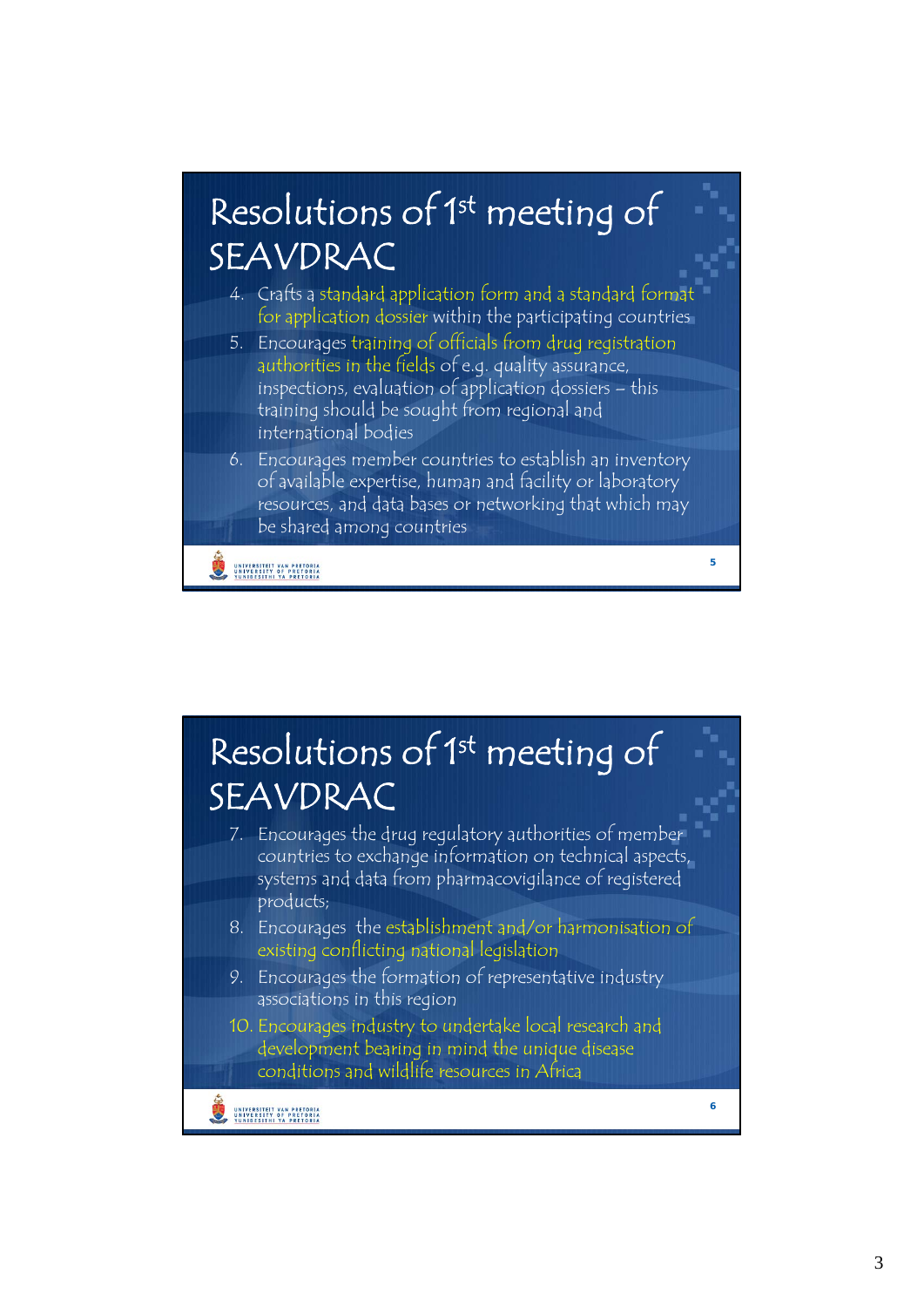

#### Resolutions 2nd SEAVDRAC Conference, Nairobi, Kenya, 23 – 26 July 2000

1. Recognising the increasing extent of counterfeit medicines, repacking and use of homebrew formulations and accepting that there are dangers to the practices to human and animal health, to recommend to government to bring these practices to the attention of the relevant law enforcement authorities with the recommendation that adequate resources be used to combat these practices

2. Taking cognisance that the numbers and diversity of regulatory systems leads to unnecessary duplication in the evaluation and approval of veterinary medicinal products recommends that governments embark on a course of harmonising licensing and registration systems.

UNIVERSITEIT VAN PRETORIA

**8**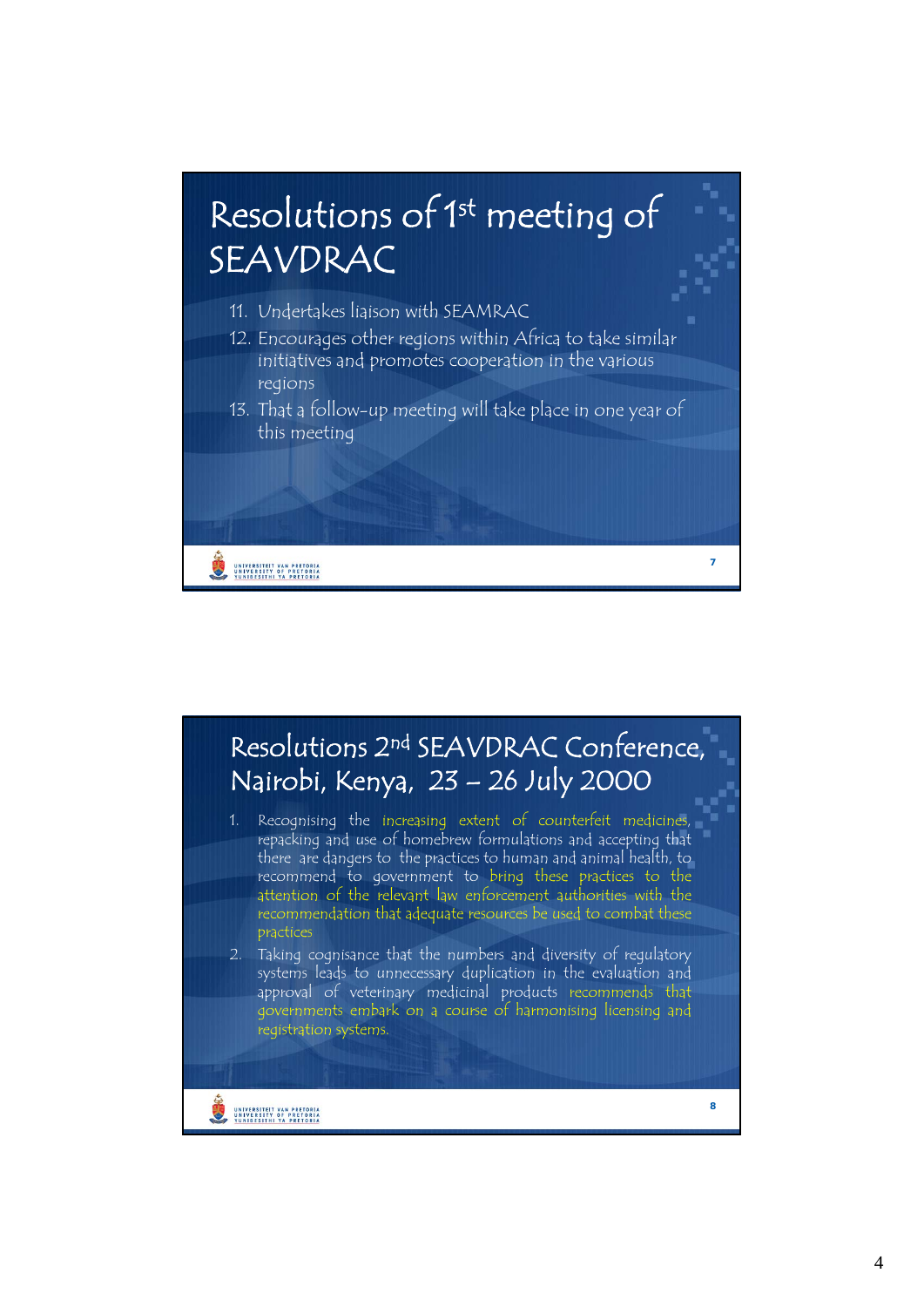

- 3. To develop procedure(s) (e.g. training) assuring greater awareness of international standards regarding Maximum Residue Limits for food animals and their products for application at the national and international level
- 4. Provide, as appropriate, training modules on risk analysis regarding veterinary medicines to facilitate compliance with Codex alimentarius standards for food animals and their products
- 5. Assist African nations by making provision for relevant documents at the international level on the quality management systems for laboratories to control residues of veterinary drugs in food and risk assessment procedures

**9**

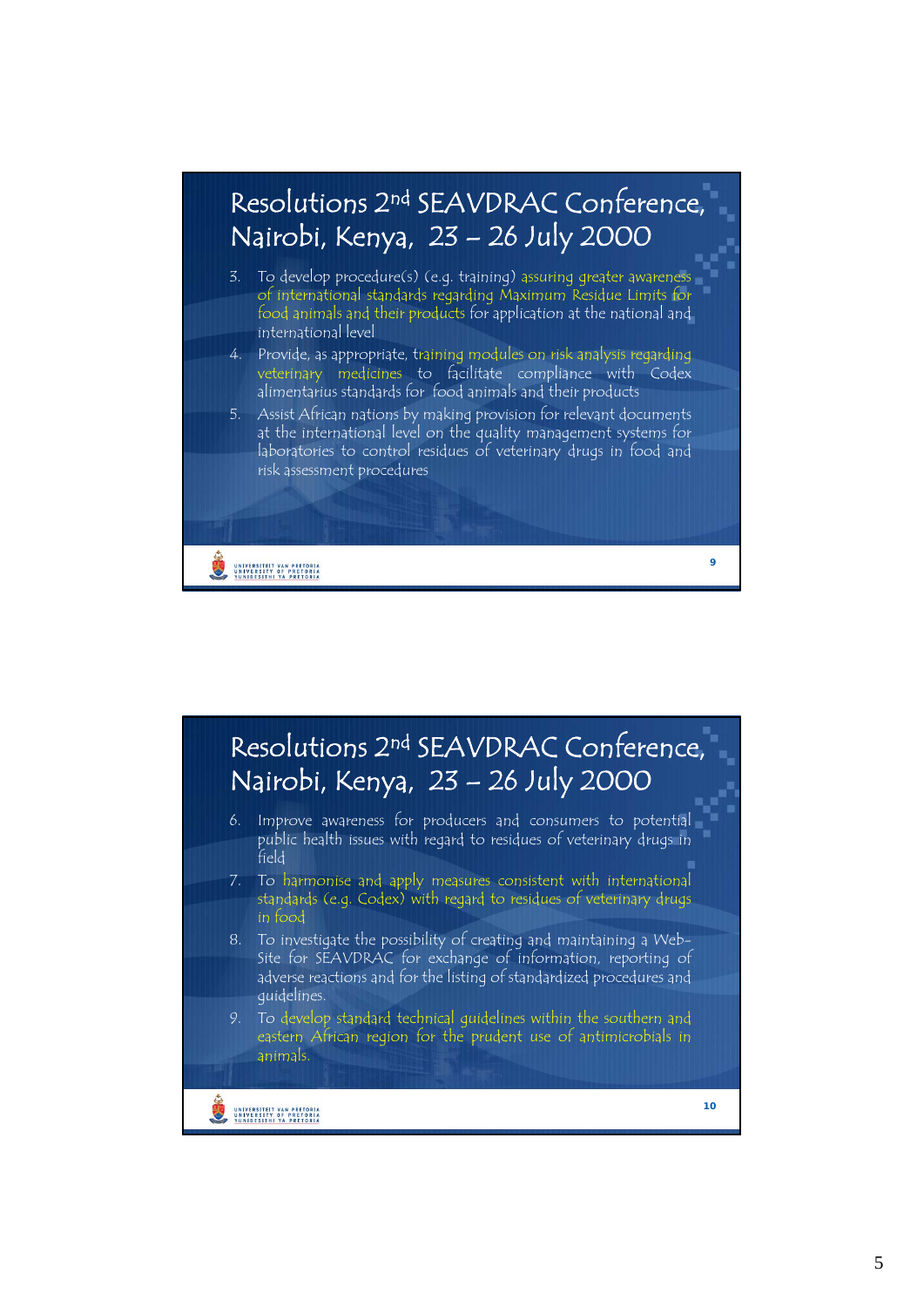

- 12. Acceptance of a single, internationally acceptable standard (e.g. VICH guidelines) for stability, clinical studies, GMP etc..
- 13. Standardise on number of drug samples required by regulatory authorities.

**11**

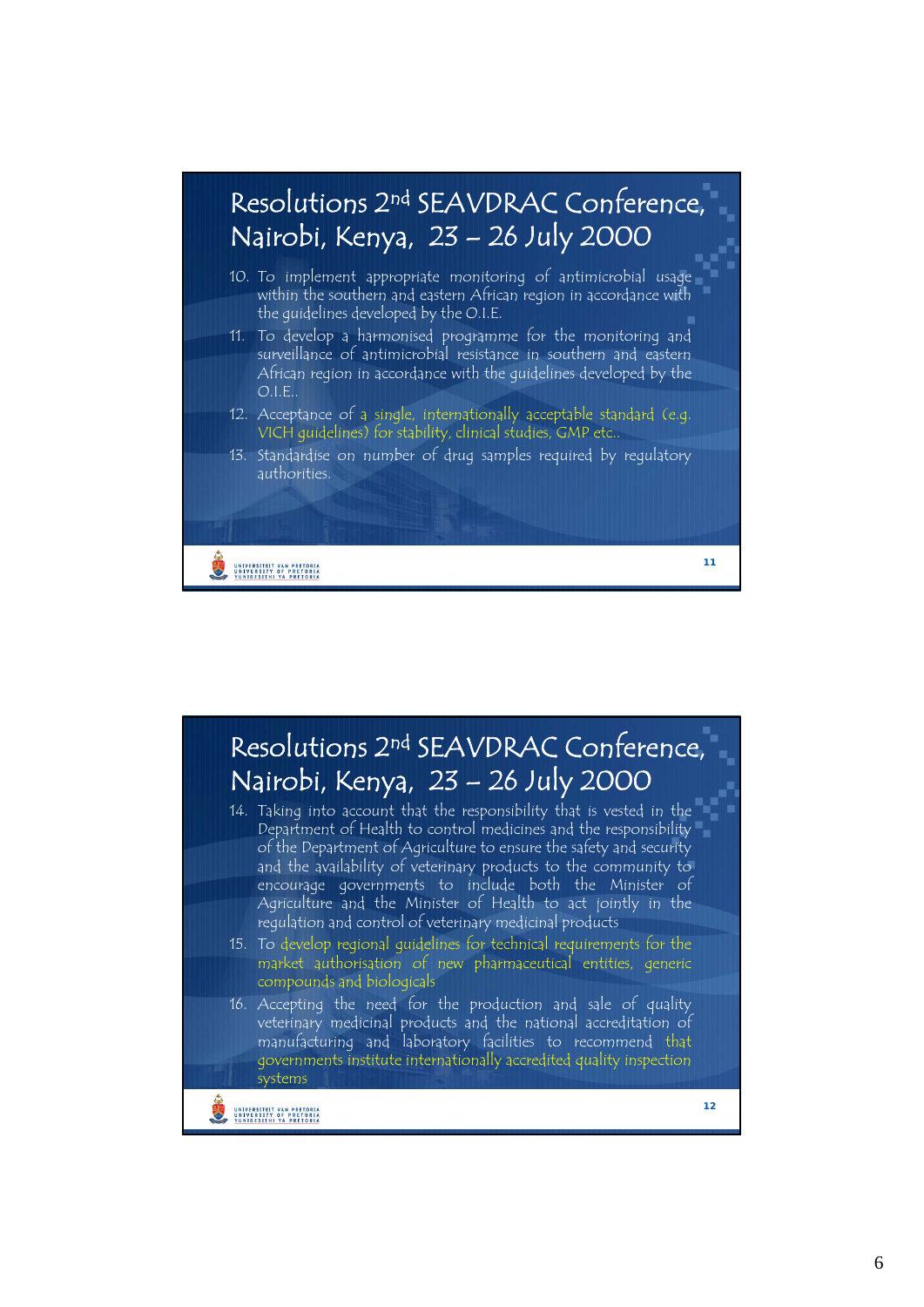